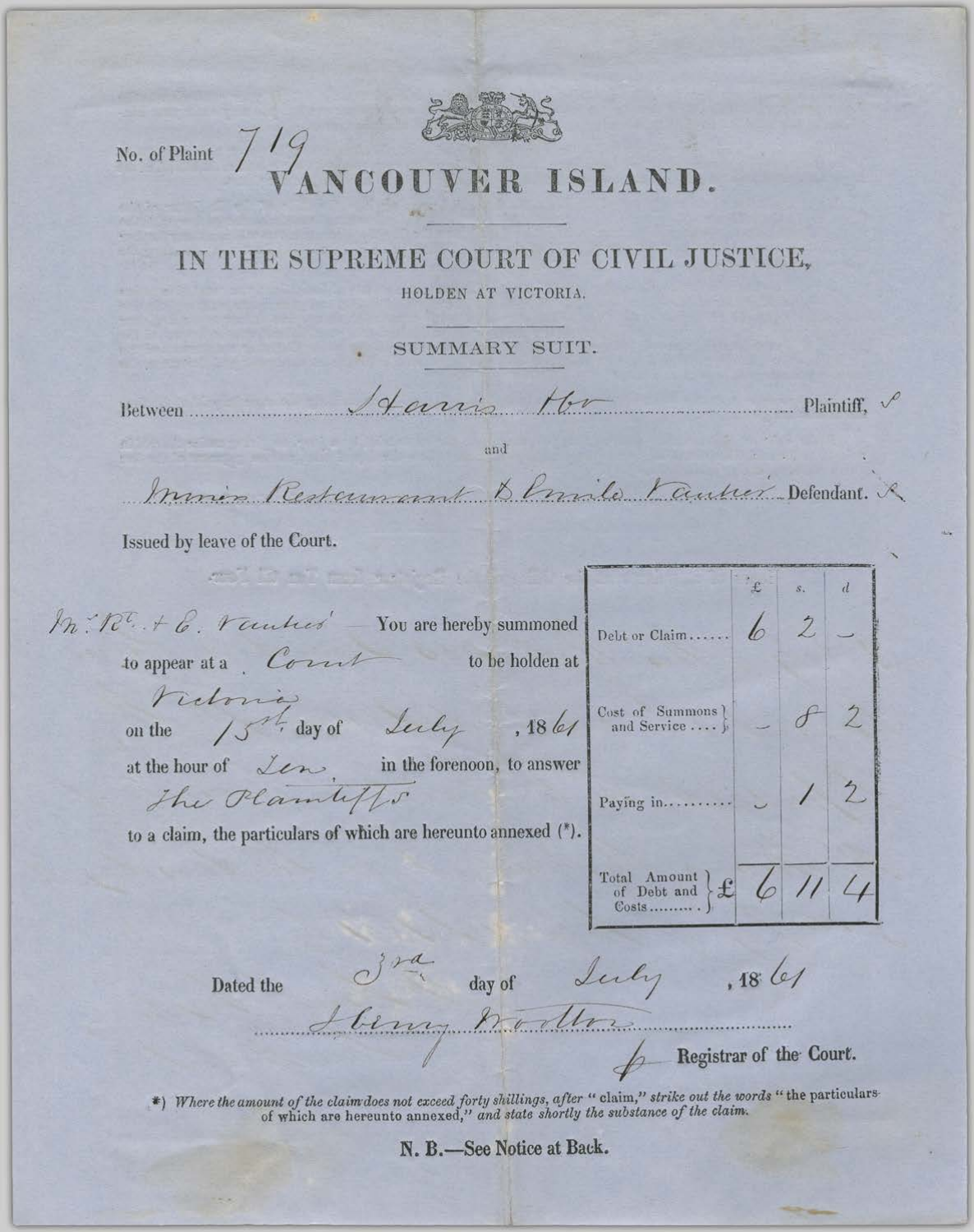NOTICE.-If you are desirous of confessing the Plaintiff's claim, you must deliver your confession to the Registrar of the Court five clear days before the day of appearing to this summons; but you may enter your conlession at any time before the day of appearing, subject to the payment of further costs.

If you and the Plaintiff can agree as to the amount due and the mode of payment, judgment may at any time<br>before the Court-day be entered by the Registrar of the Court. In which case, you and the plaintiff must attend at t

If you admit the whole or any part of the Plaintiff's demand, by paying into the office of the Registrar of the Court, at the Court House the amount so admitted, together with the costs, proportionate to the amount you pay in, five clear days before the day of appearance, you will avoid any further costs, unless in crse of part payment, the Plaintiff, at the hearing, shall prove a demand against you sum so puid into Court.

If you intend to rely on as a defence, a set-off, infancy, coverture, or a statute of limitations, you must give notice record to the Registrar of the Court five clear days before the day of hearing, and your notice must contain the<br>particulars required by the rules of the Court. You must also, in any of the above cases, then deliver to the Court. If your defence be a set-off, you must, within the same time, also deliver to the Registrar a statement of the particulars thereof. If your defence be a tender, you must pay into Court, before, or at the hearing of amount you allege to have been tendered.

Notice of defence cannot be received unless the fees for entering and transmitting the same be paid at the time the notices are given.

If the debt or claim exceed five pounds, you may have the cause tried by a jury, on giving notice thereof in<br>writing at the said office of the Registrar, two clear days at least before the day of trial, and on payment of t for summoning, and payable to such jury.

Summonses for witnesses and the production of documents may be obtained at the Office of the Registrar.

Hours of attendance at the Office of the Registrar from Ten till Four-

Whit was Sunid on Pin it als authent Jurie le Pautin Amurant y re day 16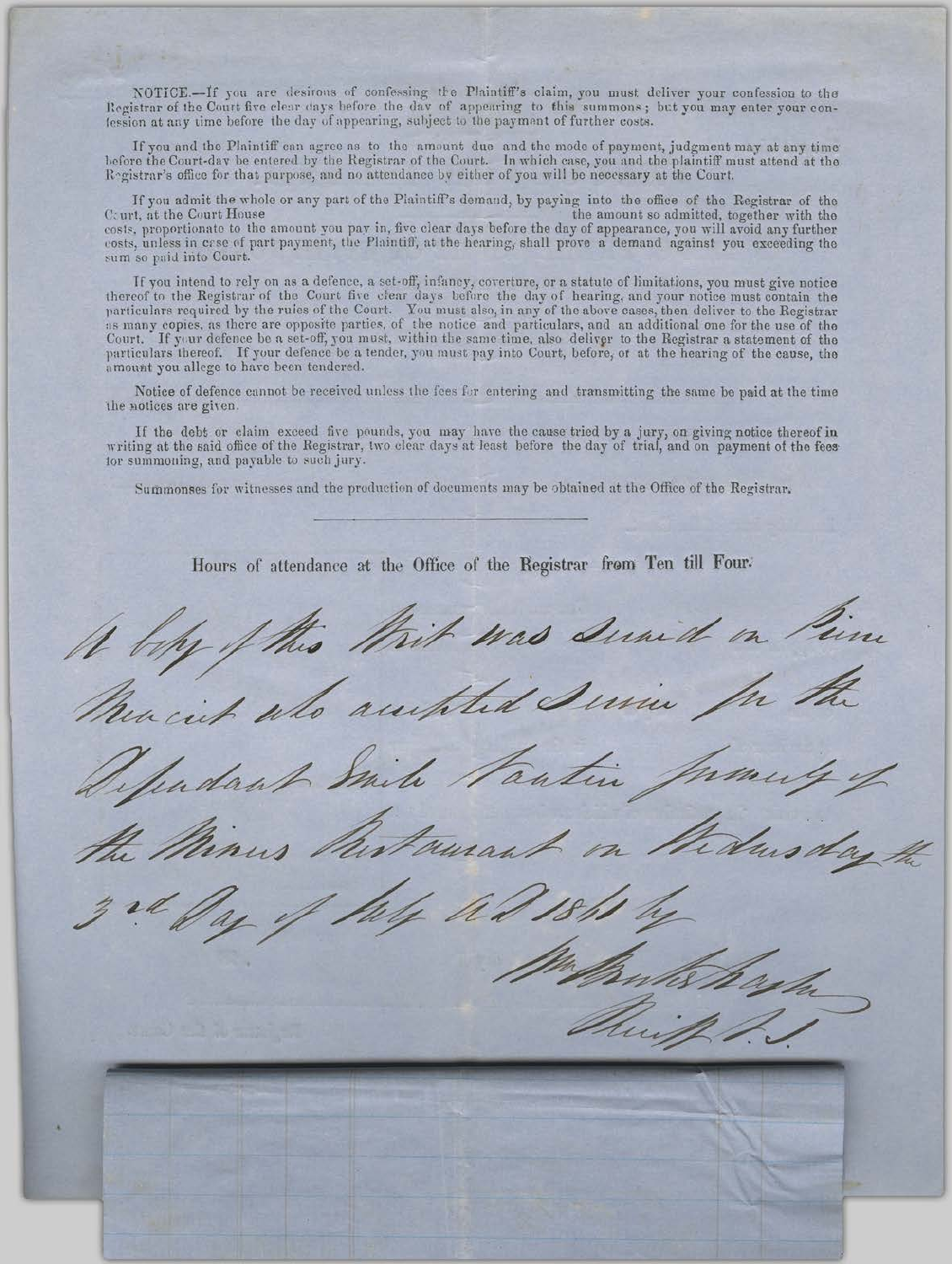